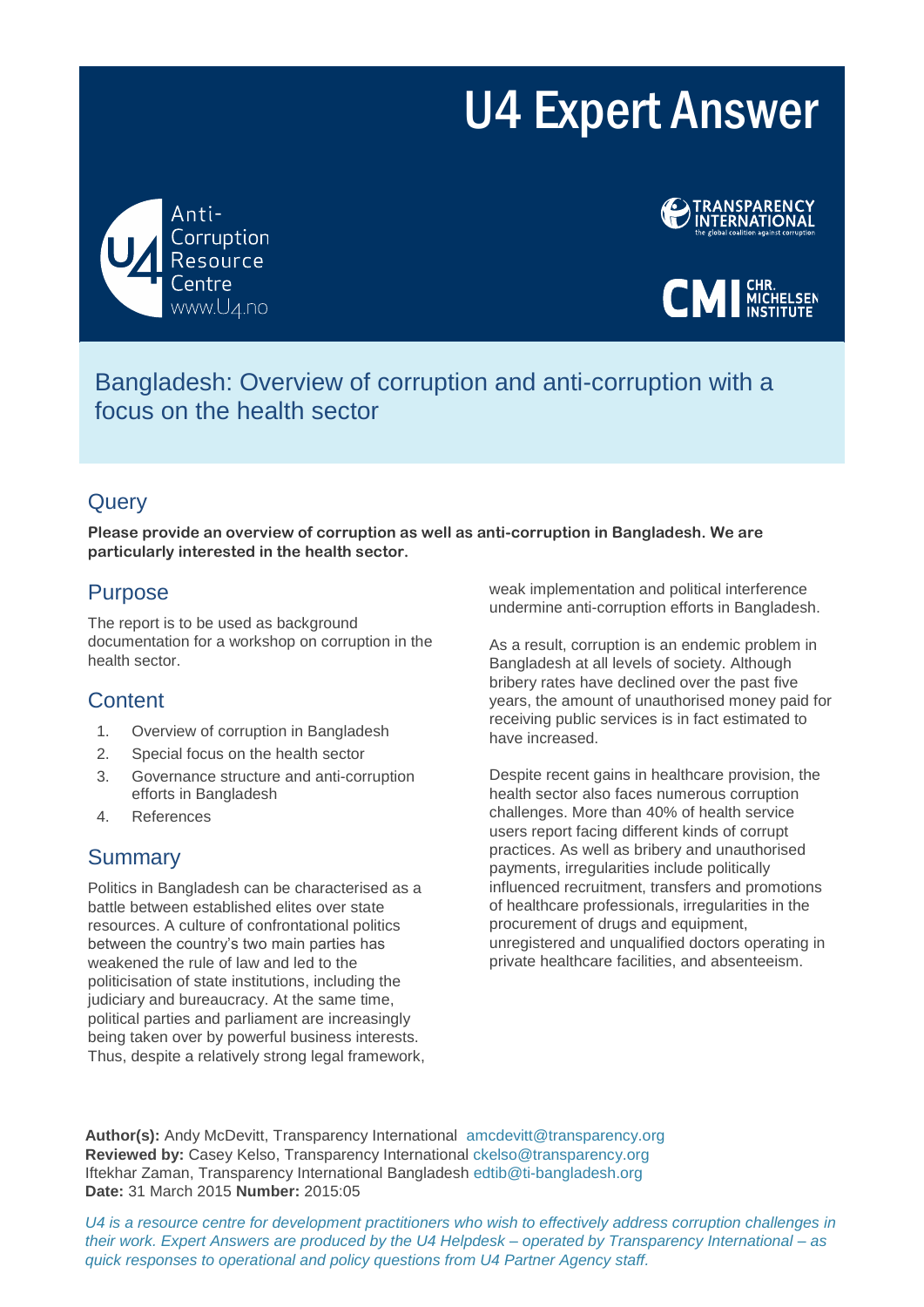# 1. Overview of corruption in **Bangladesh**

## **Background**

Bangladesh gained its independence from Pakistan in 1971 and has, since then, seen an alternation of civilian and military regimes. The most recent democratic era began in 2009 following a two year military backed "caretaker regime" from 2007-2008. After a period of relative calm, tensions in the country escalated in the run up to the 2014 parliamentary elections. This began with the government's amendment to the constitution in July 2011, which meant that general elections were no longer required to be managed by a neutral caretaker government as had been the case previously (Human Rights Watch 2014).

The result was a boycott of the elections by the opposition alliance, led by the Bangladesh Nationalist Party. Consequently, more than half of seats were declared elected uncontested, giving a landslide victory for the incumbent Awami League. The pre and post-election period was marred by violence on both sides, with opposition supporters attacking security forces, members of the Awami League and members of the minority Hindu community, while paramilitary forces and the police retaliated with force, resulting in hundreds of deaths (Human Rights Watch 2014).

Human Rights Watch described the 2014 elections as "the most violent in the country's history" (Human Rights Watch 2014). As a result of the political turmoil, Bangladesh's political rights rating declined from 3 to 4 on Freedom House's 2015 Freedom of the World Index (Freedom House 2015).

The events surrounding the 2014 elections, while extreme, were far from an isolated incident. According to Bertelsmann Stiftung, law and order in the country has deteriorated, and there has been an increase in human rights abuses and criminal activities, including enforced disappearances, extrajudicial killings, lynchings, gang rape, robbery, abduction, drug trafficking, attacks on women and murder. The death toll from political violence between 2009 and 2012 averaged 200 a year (Bertelsmann Foundation 2014). This trend is reflected in the country's Worldwide Governance Indicators score for the rule of law which saw a worrying decline from 28.6 (on a scale of 0-100) in 2011 to 22.7 in 2013 (World Bank 2015a).

On 5 January 2015, one year on from the elections, renewed tensions between pro-government and opposition groups led to further deaths. According to the International Crisis Group, "With daily violence at the preelection level, the political crisis is fast approaching the point of no return and could gravely destabilise Bangladesh unless the sides move urgently to reduce tensions". (ICG 2015)

These ongoing tensions are symptomatic of a culture of confrontational politics between the country's two main parties, characterised by frequent hartals (strikes) and parliamentary boycotts. Politics in this context is largely a battle between established elites over state resources (TI Bangladesh 2014a) whereby "the winner takes all, and the game is played by use of force and resorting to violence. Staying in power or capturing it is the only option, and hence election only under such terms would ensure victory" (Daily Star 2015, TI Bangladesh 2015).

After elections, there are few checks on the government's power, as the opposition is neutralised through the manipulation of state institutions (TI Bangladesh 2014a). Thus, opposition activists often face politically motivated charges, opposition demonstrations are blocked and workers' attempts to unionise face resistance (Bertelsmann Foundation 2014).

Conflicts between and within political parties spill over into the public sector, impeding substantial reform of state structures, progressive policy making and the development of an enabling environment for strong leadership at different levels of government (TI Bangladesh 2014a). These conflicts also prevent the institutionalisation of civilian control over the armed forces and lead to the politicisation of other institutions such as the judiciary and bureaucracy (Bertelsmann Foundation 2014).

Despite this highly unstable governance environment, Bangladesh has achieved considerable social and economic progress in the past decade (Bertelsmann Foundation 2014). Economic growth has averaged around 6% per year for the last 20 years (CIA 2013), and there are significant reductions in population growth and child mortality, improvements in gender parity in primary education, an increase in life expectancy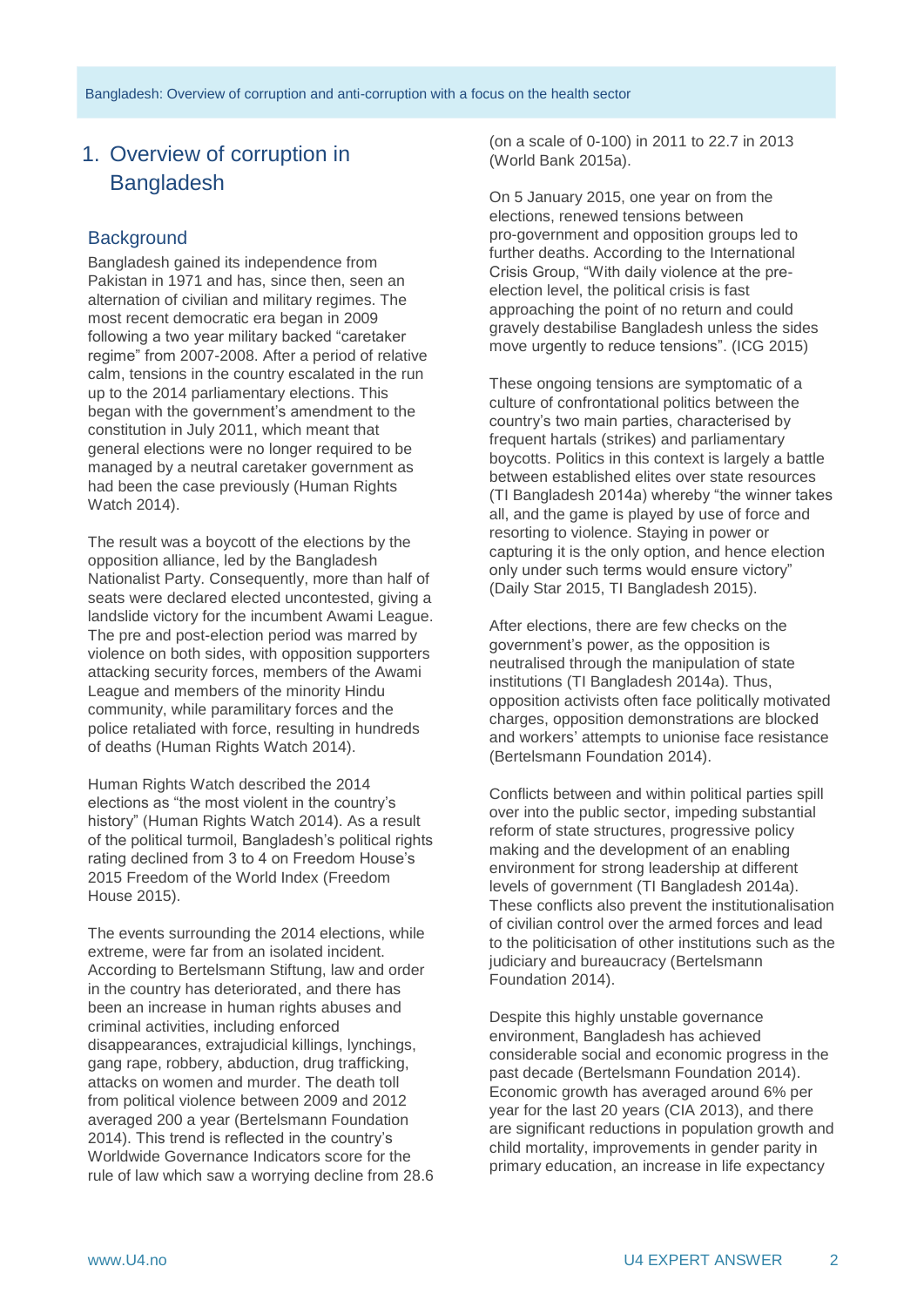from 46.2 years to 66.6, and a tripling of rice production since 1973 (Bertelsmann Foundation 2014; TI Bangladesh 2014a). As a result, Bangladesh is set to meet most of the millennium development goals (TI Bangladesh 2014a). Nevertheless, Bangladesh remains one of the poorest countries in the world, with GDP per capita in 2013 estimated to be less than US\$1,000 (World Bank 2015b). Poverty levels remain high, with 76.5% of the population in 2010 living on less than US\$2 a day, and 31% of the population living below the poverty line (35% in rural areas versus 21% in urban areas). Women earn on average less than half the income of men despite contributing 53% of the country's economic activity (Bertelsmann Foundation 2014).

The agriculture sector is the country's largest employer by far. The garment industry meanwhile accounts for 80% of the country's total exports, and 18% of GDP despite a recent spate of devastating accidents at garment factories and numerous strikes (CIA 2013).

According to the Heritage Foundation (2015), recent economic gains are severely threatened by weak rule of law, corruption, political interference in the judicial system, and a lack of any political consensus on the direction of future policy changes. Continued political instability, such as the opposition's countrywide hartal and traffic blockade in January 2015, is weakening the economy. Domestic and foreign direct investment is stagnant and this is likely to continue in 2015 (ICG 2015).

## Extent of corruption

Corruption is an endemic problem in Bangladesh at all levels of society (Bertelsmann Foundation 2014). Transparency International's 2014 Corruption Perception Index ranks Bangladesh 145th out of the 174 countries and territories assessed, with a score of 25 on a scale from 0 (highly corrupt) to 100 (very clean). Bangladesh is perceived to be the 22d most corrupt country in the region, out of 28 countries (Transparency International 2014a). Similarly, the World Bank's Worldwide Governance Indicators place Bangladesh in the lowest quarter of the percentile ranks, with a score of 20.6, on a scale from 0 to 100, in terms of control of corruption. Bangladesh's score dropped significantly between 1998 (39) and 2002 (4.9), although there has been a slow but gradual improvement of the

country's performance since 2006 (World Bank 2015a).

Bangladeshi citizens perceive corruption as an increasing problem in their country, as reflected by Transparency International's Global Corruption Barometer 2013: 60% of the respondents considered that corruption had increased in Bangladesh in the past three years. Consistent with these findings, the World Economic Forum's Global Competitiveness Report 2014-2015 states that business executives perceive corruption as the second most significant obstacle to doing business in Bangladesh (20.7% of the respondents, up from 16.7% in 2012-2013), just after insufficient supply of infrastructure (WEF 2015).

## Forms of corruption

#### **Petty and bureaucratic corruption**

Bangladesh's public administration is highly centralised and faces serious challenges including a lack of resources, poor remuneration, weak accountability, patronage and corruption (TI Bangladesh 2014a; Bertelsmann Foundation 2014). Numerous public officials, although not formally assigned any work, continue to receive salaries from the public purse. Recruitment and promotion of public officials is often opaque and arbitrary (TI Bangladesh 2014a). Licence and permit requirements are costly and cumbersome and e-governance is not well developed. This increases the necessity for face-to-face contact with public officials and hence the opportunities for the solicitation of bribes (BACP 2014).

According to Transparency International's Global Corruption Barometer 2013, 76% of respondents believed that corruption was a problem in the public sector in Bangladesh. Thirty-nine percent of respondents reported paying a bribe in the previous 12 months, in particular when dealing with the police (72%), the judiciary (63%), land services (44%), and registry and permit services (33%). The main reasons given for paying a bribe were: being the only way to obtain a service (58%), in order to speed things up (33%), to express gratitude (7%), or to get a cheaper service (3%) (Transparency International 2013).

While the bribery figures are high, they show a decrease from 2010, when the overall reported bribery rate was 72% (Transparency International 2010). This is supported by Transparency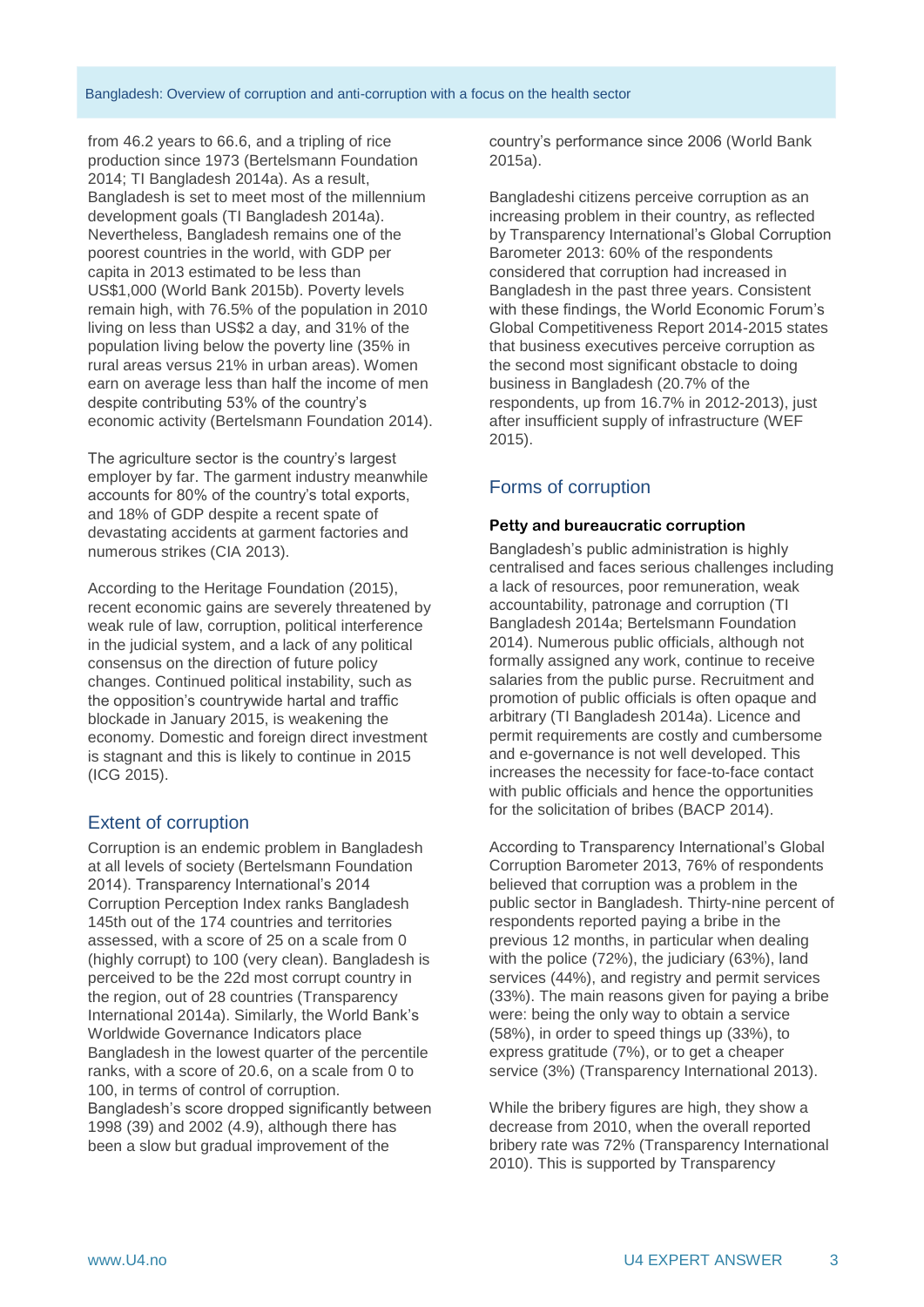International Bangladesh's 2012 household survey, which found that the incidence of corruption had decreased in most sectors since 2010. According to the survey, the overall rate of corruption victimisation – defined as bribery, negligence of duty, nepotism, embezzlement of money or assets, deception and different types of harassment among service recipient households – declined from 84.2% in 2010 to 55.8% in 2012 (TI Bangladesh 2012a).

According to the 2012 survey, higher income groups experience corruption in service sectors at a higher rate (68.8%) than lower income groups. (65.2%). This is largely explained by the fact that higher income groups, on average, receive services from more sectors compared to lower income households and from sectors for which corruption rates are higher (e.g. land administration, judiciary). On the other hand, lower income groups paid a higher proportion of their income on unauthorised payments as compared to higher income groups, indicating that they are more affected by corruption. Moreover, women were found to be relatively more victimised than men (TI Bangladesh 2012a).

In 2012, sectors most affected by corruption were labour migration (77%), law enforcement (75.8%), land administration (59%), justice (57.1%), health (40.2), education (40.1) and local government (30.9), with the most notable reductions since 2010 apparent in law enforcement, land administration, justice and local government. The survey suggests that this progress may be attributed to a range of factors including: increased anti-corruption awareness among citizens (including on the right to information), digitalisation of some service sectors, the provision of anti-corruption training to government officials, the responsible role played by public representatives in some local government institutions, and increased participation, transparency and accountability in service sectors due to the increasing role of the media and civil society (TI Bangladesh 2012a).

However, while the overall incidence of bribery appears to have declined, the estimated cost of bribery in 2012 was 2.4 percent of GDP and 13.4 percent of annual budget, compared to 1.4 percent of GDP or 8.7 percent of annual national budget in 2010. This is possibly a result of higher bribes demanded by service providers to cover the increased risk of corruption, inflation, or the

additional fees of middlemen mediating the transactions. (TI Bangladesh 2012a)

Bribery of public officials is also common in the business sector. Undocumented extra payments or bribes made by firms connected with annual tax payments are very common (CPD 2013). According to the World Bank, 48% of firms have experienced at least one bribe payment request. The number of firms reporting that they are expected to give gifts in order to get a licence is also very wide, ranging from 55% for a construction permit to 77% for an import licence. A similar picture is apparent for obtaining water and electricity connections (56% and 48% respectively) (World Bank 2013).

#### **Political and grand corruption**

Political corruption is widespread in Bangladesh: 45% of citizens perceive political parties and 41% perceive the parliament as among the four most corrupt institutions of the country, behind the police and the judiciary (Transparency International 2013).

According to Transparency International Bangladesh (TI Bangladesh), the political system has undergone a process of "criminalisation and commercialisation" and political parties are believed to harbour criminals and terrorists. Political party funds are exchanged in anticipation of favours or through extortion. Ruling parties abuse state resources to buy the support of members and supporters through jobs, licenses and/or contracts, and to illegitimately make money for themselves or their party (TI Bangladesh 2014a).

Lack of transparency of political party finance facilitates the abuse of state resources by politicians. Despite fairly robust campaign and party finance regulations, reports are either not submitted to the election commission or are short on detail, and sanctions for non-compliance are hardly applied (TI Bangladesh 2014a).

At the same time, political parties and parliament are taken over by powerful business interests. Businessmen and industrialists now account for 56% of parliamentary members (compared to around 30% in 1970) (Amundsen 2014). Rather than promoting the business sector or pushing for a more enabling business environment, businessmen are accused of running for parliament in order to reap personal benefits (Amundsen 2014). A study of 149 MPs conducted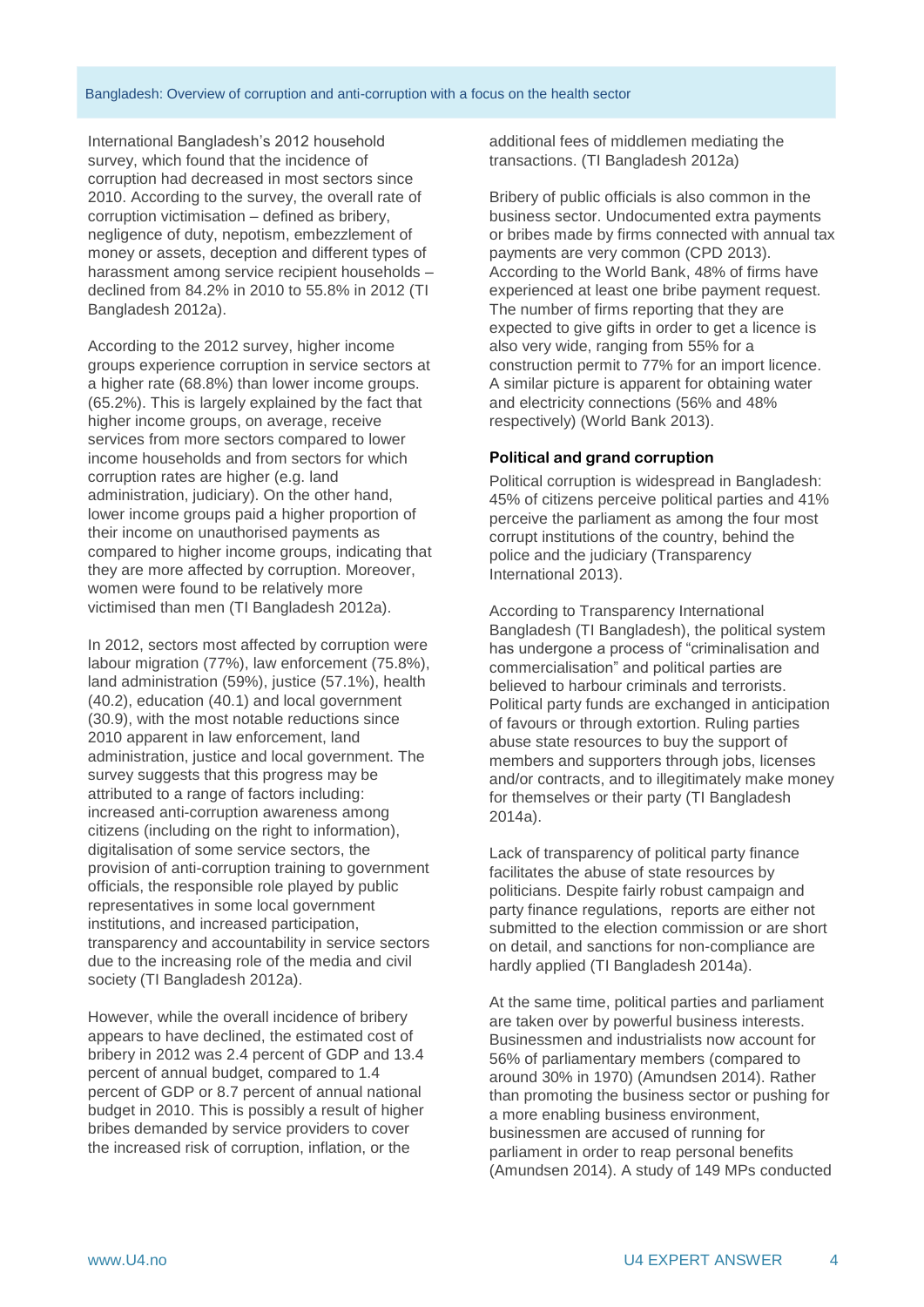by TI Bangladesh in 2012 found that as many as 97% of MPs were involved in illicit activities of which:

- 81.8% were engaged in activities related to influencing local administrative decisions, job-placement and transfer processes.
- 76.9% were engaged in abusing their positions on the boards of local education institutions.
- 75.5% abused development funds/projects for their own benefit, including taking commissions for approving projects or programmes.
- 53.5% were directly involved in criminal activities.
- 69.2% influenced procurement decisions in government.
- 62.2% were accused of influencing local government elections. 8.4% received residential plots in Dhaka despite already having property in the city (TI Bangladesh 2012b).

Large public contracts are often the subject of allegations of corruption and collusion (BACP 2014). According to the World Bank (2013), 49% of firms said they were expected to give gifts to secure government contracts, with the average value of gifts estimated to almost 3% of the contract value. One of the most widely publicised examples of such practices is the Padma Multilateral Purpose Bridge near Dhaka, which involved the Canadian construction firm SNC-Lavalin. The World Bank, the Asian Development Bank (ADB), the Islamic Development Bank and the Japan International Cooperation Agency (JICA) agreed to provide US\$2.9 billion of funding for the project in April 2011 (Bertelsmann Foundation 2104).

In June 2012, the World Bank released a statement that it had credible and corroborated evidence pointing to "a high-level corruption conspiracy among Bangladeshi government officials, SNC-Lavalin executives, and private individuals in connection with the Padma Multipurpose Bridge Project" (World Bank 2012). Although the Bangladeshi authorities took steps to investigate the allegations, the World Bank was left unsatisfied with the results, and by early 2013 the ADB and JICA also withdrew their support for the project (Bertelsmann Foundation 2014).

Collusion between public officials and private businessmen is also a feature of the garment industry which contains "elements of both bureaucratic and political corruption" (Islam 2014). Partly because it is so important to the Bangladeshi economy, the garment industry is alleged to have captured state power to obtain tax concessions, gain preferential access to infrastructure and avoid various government safety and security regulations through a complex nexus of private and political interests (Islam 2014).

The most striking example of the consequences of these practices was the collapse of the Rana Plaza factory complex, resulting in deaths of more than 1200 citizens. The building was allegedly constructed on illegally occupied land, circumventing numerous regulations through the reported collusion of corrupt officials with business. According to the chief engineer of Dhaka's Capital Development Authority, the owner, Mr Rana, had only received permission to build a five storey building, rather than the eight storey building he eventually constructed, a breach which was allegedly ignored by the local authorities due to Mr Rana's political connections (Daily Star 2015; Gomes 2013).

Political pressure also affects the Bangladeshi judicial system, which is inefficient and unduly influenced by a dominant executive branch through politically motivated judicial appointments, promotions and removals (TI Bangladesh 2014a). This creates difficulties in, among other things, effectively enforcing contracts and resolving business disputes (BACP 2014)

# 2. Special focus on the health sector

Bangladesh has achieved important gains in healthcare provision. This is largely attributed to a greater emphasis on women-centred family planning and maternal and child health programmes supported by a large network of community health workers (Chowdury et al. 2013). Other contributing factors include improving infrastructure and equipment, an expanding healthcare workforce, and the establishment of a number of specialised healthcare institutions.

As a result, Bangladesh has managed to reduce birth rates and child and maternal mortality rates, and to increase life expectancy, receiving an UN award for its achievements in attaining the Millennium Development Goals (MDGs) and an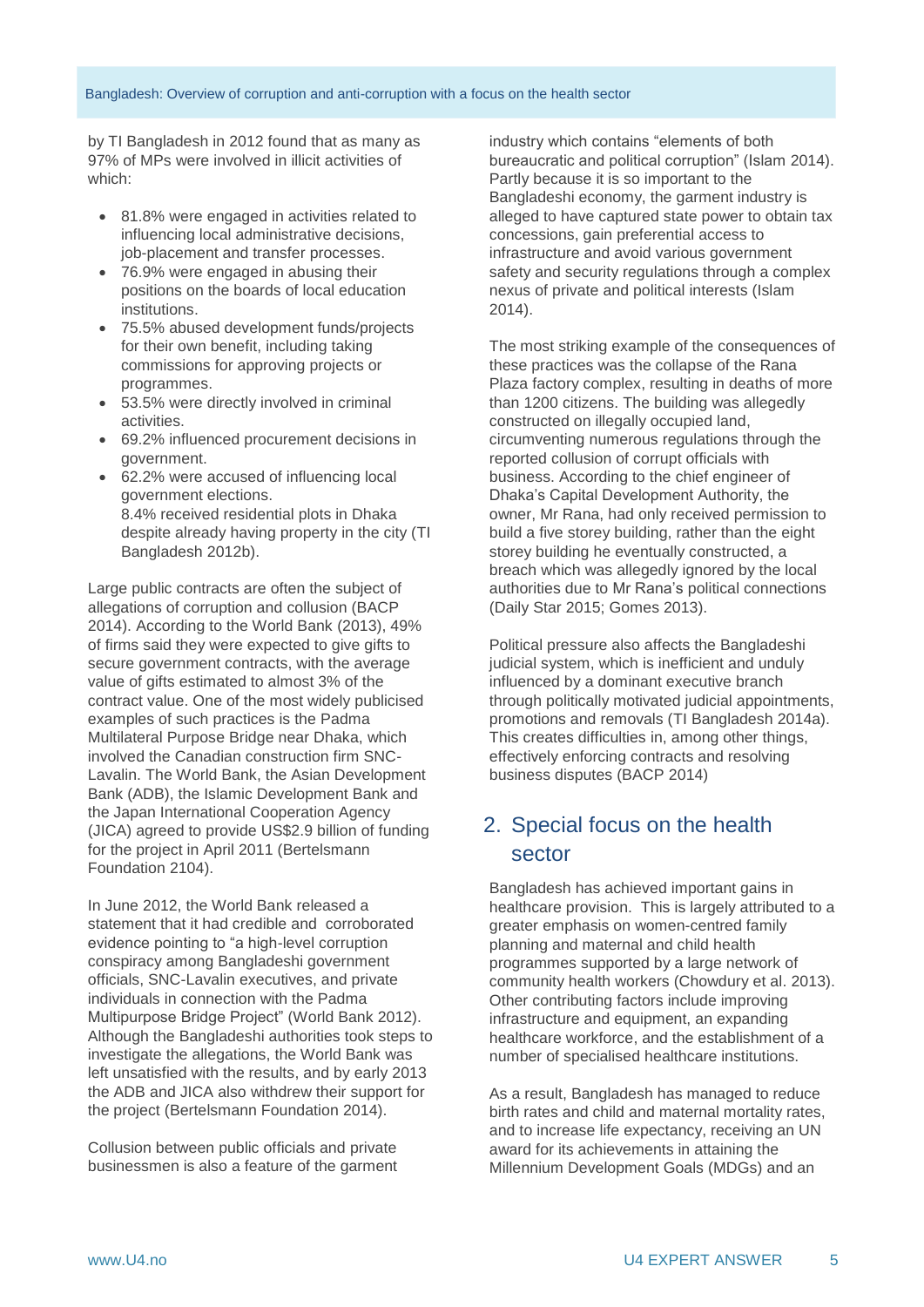#### Bangladesh: Overview of corruption and anti-corruption with a focus on the health sector

international award from the Global Alliance for Vaccines and Immunisation (TI Bangladesh 2014b). Notwithstanding these achievements, a number of concerns remain, including continued high child and maternal malnutrition rates and limited use of maternity-related services (Chowdury et al. 2013).

At the same time, the health sector faces numerous governance challenges, including corruption. Research by Transparency International has found a strong correlation between lower levels of transparency, accountability and integrity, and reduced country progress on key MDGs including access to basic health services, particularly for the poor (MDG 4, 5 and 6) (Transparency International 2011).

## Forms of corruption

#### **Petty and bureaucratic corruption in the health sector**

According to a survey by TI Bangladesh, 40.2% of healthcare seekers were victims of different kinds of irregularities and corruption. In particular, 21.5% reported making irregular payments, averaging 258 taka (US\$3.24), almost a third of which (32.6%) were made to ambulance services. Moreover, 31.7% of the households who paid unauthorised money did so to get services quicker, 27.2% to get a better service, and 46.5% because it was the only way to obtain a service (TI Bangladesh 2012a).

This picture is largely corroborated by Transparency International's 2013 Global Corruption Barometer, which found that 16% of those who had accessed medical and health services in the previous year had paid a bribe, while 33% of those surveyed perceived the sector to be corrupt or extremely corrupt (Transparency International 2013).

#### **Grand corruption in the health sector**

Beyond bribery and unauthorised payments, a number of other irregularities exist in both the public and private healthcare sectors in Bangladesh. One recent study by TI Bangladesh found the main types of irregularities to include:

 Politically influenced recruitment, promotion and transfer of doctors, often involving illegal financial transactions and overlooking requirements on length of service.

qualifications, exam scores and annual confidential reports.

- Selective training often depriving the most deserving candidates of training opportunities while financially benefiting others.
- Political influence and collusion in the selection of contractors for food supplies and purchase of unnecessary medical equipment.
- Doctors failing to fulfil their official hours of service.
- Private healthcare institutions employing unregistered doctors and doctors with fake qualifications, or failing to employ the legally required minimum number of doctors and support staff.
- Private diagnostic centres maintaining contracts with doctors in exchange for a commission ranging from 10-50% (TI Bangladesh 2014b).

The same study found that reports of financial irregularities in the health sector are also common in Bangladesh. In one recent case, the World Bank threatened to withdraw financial assistance to Bangladesh's Health Population and Nutrition Sector Development Program after audit investigations found financial irregularities of Tk160 crore (US\$20 million) committed by twenty mid-level managers. A subsequent review by the World Bank's International Development Association found indications of inappropriate procurement practices and fraudulent activities, including the procurement of unapproved items, deliberate avoidance of competitive procedures, and honorariums paid to directors for training programmes which they didn't attend (Bangladesh Chronicle 2014).

## Governance failures in the health sector

Many of these challenges may be the result of broader governance and institutional weaknesses in the health sector in Bangladesh. The health budget has decreased from 6.38% of the national budget in 2008-09 to 4.6% in 2013-14 (TI Bangladesh 2014b), and Bangladesh has among the lowest number of doctors per head of population in the world (WHO 2011). The situation is compounded by high absenteeism rates. One study found absenteeism rates in primary healthcare centres in Bangladesh to be as high as 35% (Capacity Plus 2012). At the same time, the regulatory framework for monitoring health service delivery is weak, with 45 separate laws related to various aspects of health (Ara 2008).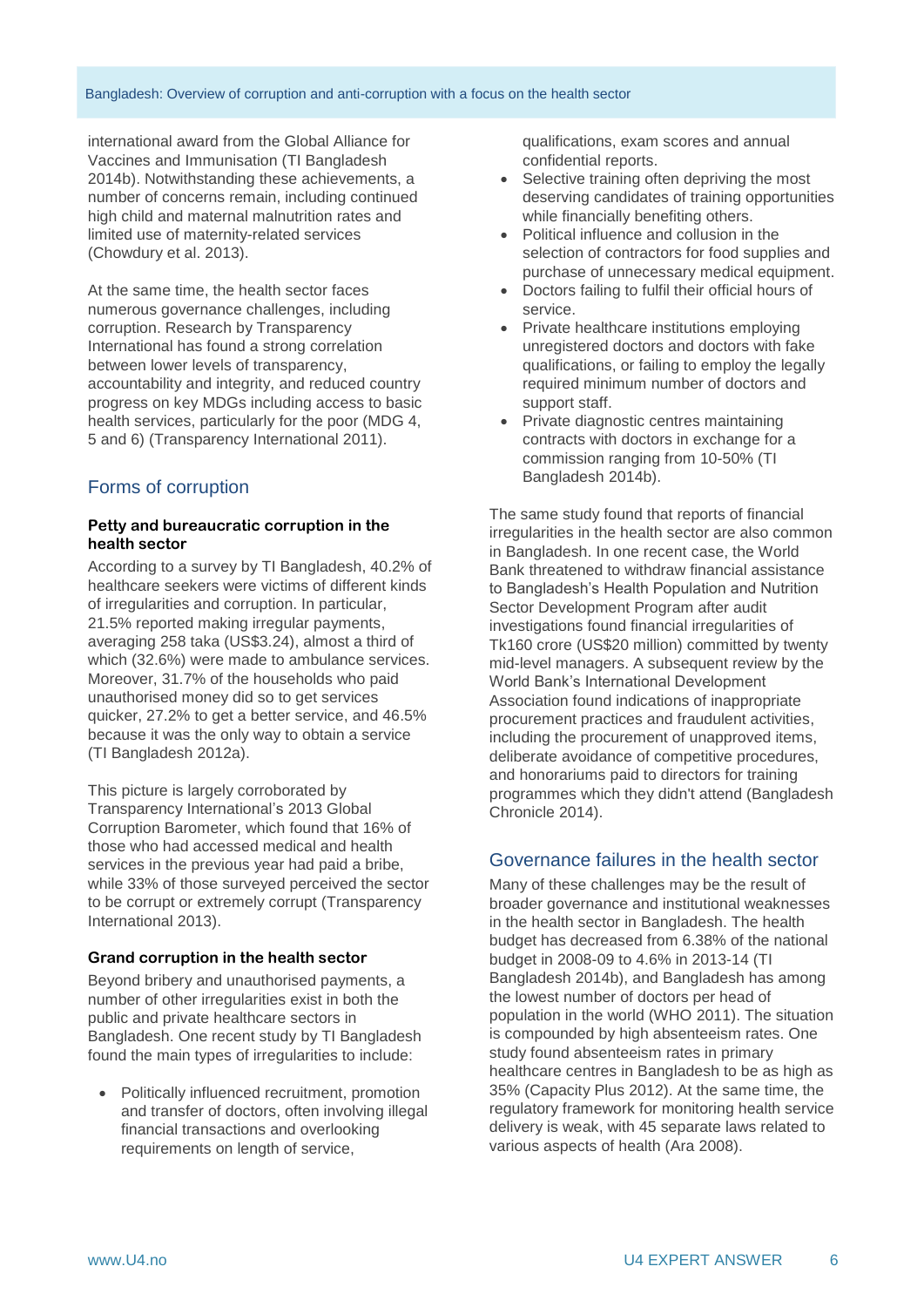The Bangladesh Medical and Dental Council (BMDC), responsible for maintaining proper standards of health services, suffers from the absence of a system for monitoring practitioners (Ara 2008), and the legal means to hold doctors accountable for negligence are not used (TI Bangladesh 2014b). The law does not stipulate the frequency of inspections of private clinics and laboratories, which means that there is no guarantee of regular inspections. Fees and charges for private medical services are not updated and are not required to be displayed, which creates the opportunity for clinics to charge patients arbitrarily (TI Bangladesh 2014b).

Other challenges include lack of coordination among different levels of service and between ministries to monitor public health, highly centralised health planning, lack of accountability to citizens, limited incentives for strong performance and widespread mismanagement of drugs and equipment (Ara 2008).

Governance weaknesses are also apparent in the pharmaceutical sector in Bangladesh. The Directorate General of Drug Administration does not have enough institutional capacity to monitor the industry, and the regulatory framework is inadequate, including a lack of regulation on drug pricing. As a result, there have been allegations that some companies are producing fake, low quality, adulterated and inessential drugs, as well as selling expired drugs. Corruption has therefore become "institutionalised at almost every point of service delivery through collusive corrupt practices" (TI Bangladesh 2015)

# 3. Governance structure and anticorruption efforts in Bangladesh

## Overview of anti-corruption reforms in **Bangladesh**

Bangladesh has taken a number of concrete steps to promote good governance and fight corruption over recent years, including institutional reforms, accession to the United Nations Convention against Corruption (UNCAC) and the adoption of new legislation. As a result, Bangladesh's National Integrity System is characterised by a relatively strong legal framework (notwithstanding some important gaps). However, practical implementation is very weak. TI Bangladesh's 2014 National Integrity System assessment

attributes these weaknesses to a number of factors, including: a culture of non-compliance and lack of political will, weak oversight functions, insufficient resources and lack of incentives, dearth of technical and professional competence of concerned actors, politicisation, nepotism, and a culture of impunity/denial. Citizens' low awareness of their rights and inadequate access to information exacerbates these factors (TI Bangladesh 2014a).

# Legal framework

#### **International conventions**

Bangladesh became a party to UNCAC in 2007. Since then, the country has submitted a self-assessment checklist on UNCAC, completed a compliance and gap analysis and developed an action plan for UNCAC compliance (TI Bangladesh 2014a). Despite these efforts, progress on UNCAC implementation has been uneven and the action plan has not been fully implemented.

While the Right to Information Act, Whistle-blower Protection Act, and Mutual Legal Assistance Act have been enacted, they contain some weaknesses and are not effectively enforced. Meanwhile, a number of other laws are still needed for full compliance (for example, the Witness Protection Act and Civil Service Act) (UNCAC Coalition 2014).

#### **National legislation**

#### *Bribery*

Bangladesh has criminalised domestic bribery, but no law specifically addresses or defines foreign public officials, nor is there a law categorically criminalising bribery of foreign public officials (GTDT 2012). The Money Laundering Prevention Act of 2002 (amended in 2009 and 2012) provides for corporate liability, and both individuals and companies can be held liable for bribery. The act also covers private commercial bribery.

#### *Money laundering*

Bangladesh was the first South Asian country to enact anti-money laundering legislation in 2002. The Money Laundering Prevention Act has had several amendments (2009 and 2012) to meet international standards (Bank Asia 2013). The law gives the Bangladesh Bank wide-ranging powers to prevent and monitor money laundering and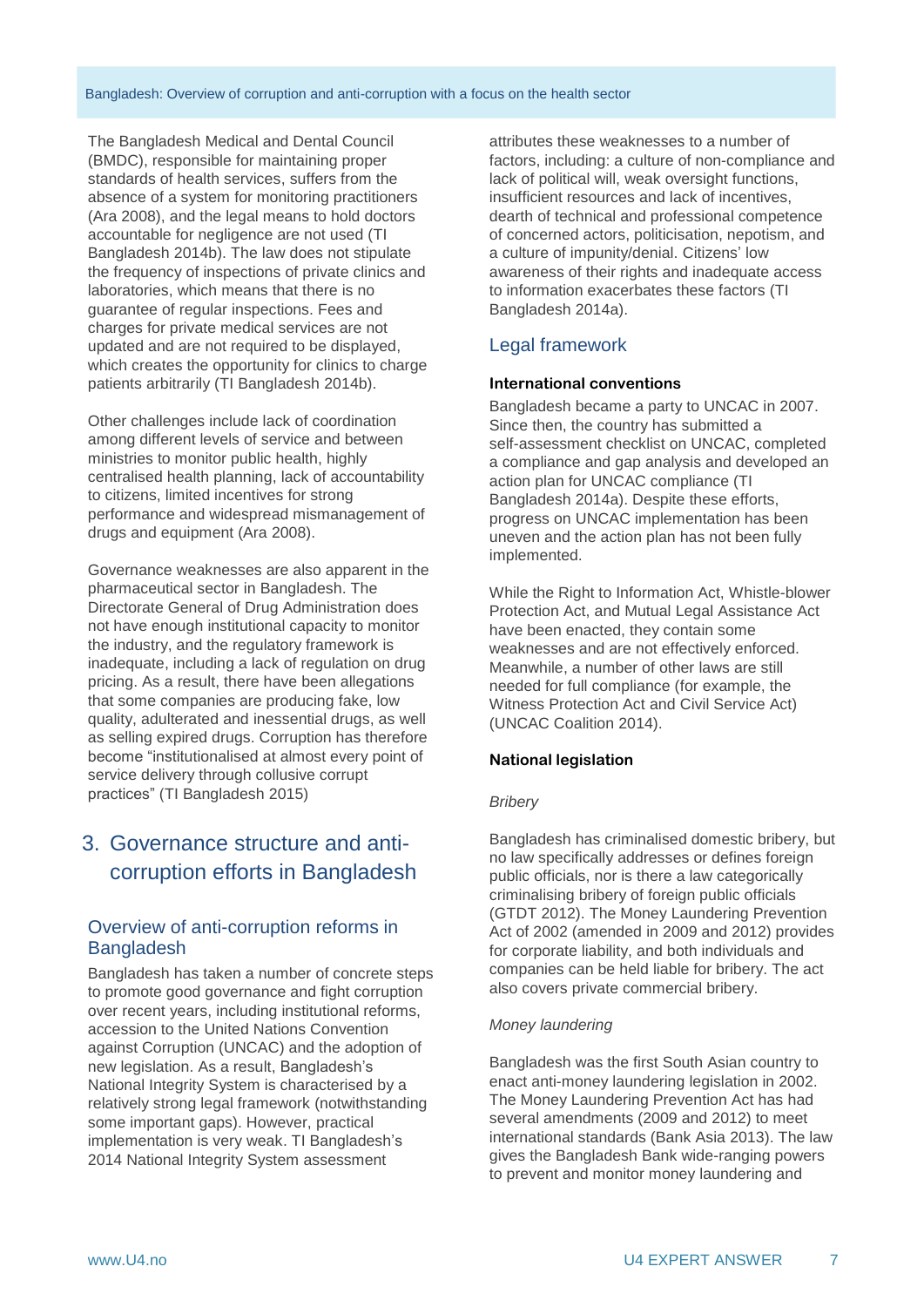prosecute money laundering offences, including the concealment of the proceeds of crime, embezzlement and illicit enrichment (NRF 2014). Bangladesh also enacted the Anti-Terrorism Act 2009 (amended in 2012) and the Mutual Assistance in Criminal Matters Act 2012 to enhance international cooperation on money laundering and terrorist financing (Bank Asia 2013).

#### *Conflicts of interest*

There are a number of important gaps in the regulation of conflicts of interest in Bangladesh, especially in the executive branch. Members of the executive branch are not required to disclose their assets. The ruling party (Awami League) pledged to make the declaration of assets mandatory for members of parliament and all cabinet members following the 2014 elections, but this has not happened so far.

To date, only one minister has submitted a statement of assets to the prime minister. Members of the executive are not prevented from entering the private sector following their term in office, which opens up the possibility of undue influence on government policy and law making through the revolving door phenomenon (TI Bangladesh 2014a).

#### *Political finance*

There is no public funding of political parties in Bangladesh, and donations from foreign individuals or organisations are prohibited. The Representation of the People Order (amended in 2009) limits donations to no more than Tk500,000 (US\$7,143) or equivalent in services provided from individuals, or Tk2.5 million (US\$35,714) or equivalent in services provided from a company in a year. However, there is no mention of any specific punitive measure in the law for violating the above provisions (TI Bangladesh 2014a).

The law also states that political parties participating in elections must report election related expenditure and sources within 90 days of the election to the Election Commission, which publishes the information on its website. Donors, however, are not required to disclose information on political financing. If a political party fails to submit its expenditure statement within the time specified, they can be issued with a warning and eventually fined up to Tk10,000 (US\$139).

#### *Right to information*

The Right to Information ACT, enacted in 2009, is considered strong and supported by an Information Commission to ensure compliance with the law. The act requires public agencies to employ dedicated information officers to handle requests for information (Transparency International 2014b). It requires all public authorities to maintain all records in an appropriate manner to facilitate the right to information, to publish details every two years on their organisational activities, employees and the process of decision making, and "shall not delimit denial to furnish information or the availability of information" (TI Bangladesh 2014a).

#### *Whistleblowing*

The Bangladeshi Public Interest Related Information Disclosure (Protection) Act was enacted in 2011. The law empowers a person to disclose information on government offices as well as non-government organisations, but does not cover the private sector. It ensures that authorities can reward a whistle-blower if their information is proved correct, that no criminal, civil or administrative proceedings can be brought against whistle-blowers, and that their identities cannot be revealed without their consent. However, there are fears that the threat of imprisonment for up to five years for knowingly presenting false information may deter public officials from blowing the whistle in practice. (Transparency International 2014b)

#### *Public procurement*

The Public Procurement Act was passed in 2006 unifying public procurement procedures for all government procuring entities. (BACP 2014) The law contains a number of detailed provisions designed to ensure objectivity and reduce the risk of corruption, including public accessibility of tendering rules, eligibility and non-discrimination criteria and independent complaints and appeals mechanisms (TI Bangladesh 2014a). Furthermore, the law requires all procurement officials to receive training on how to correctly apply regulations and procedures. Companies that violate the procurement regulations risk being blacklisted. (BACP 2014)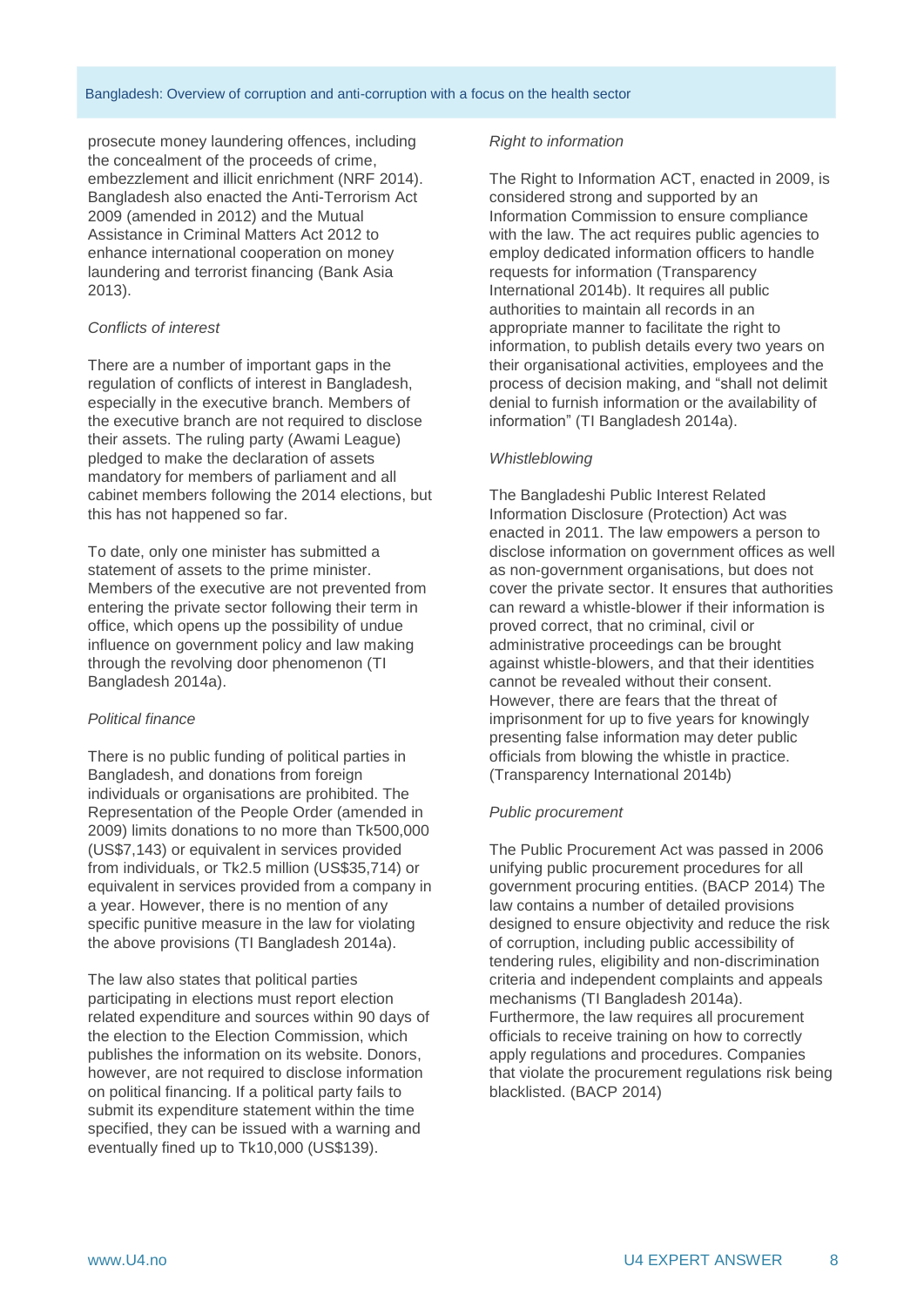## Institutional framework

#### **Anti-Corruption Commission**

The Bangladeshi Anti-Corruption Commission (ACC) was established on the basis of the Anticorruption Commission Act of 2004 and is in charge of investigation and prosecution of corruption among public officials. Despite some reform efforts, the ACC has been dubbed a "Toothless Tiger" (TI Bangladesh 2014a) and is considered largely ineffective in both investigating and preventing corruption. For example, only around 57 out of 588 cases submitted resulted in successful prosecutions in 2012 (TI Bangladesh 2014a). The Commission is subject to direct and indirect political interference and suffers from lack of political will, inaction in respect of allegations against ruling party members, reluctance to initiate proactive inquiries, limited capacity and lack of transparency and accountability (TI Bangladesh 2014a). Recent attempts have been made to further undermine the Commission by bringing in amendments to the Anti-Corruption Commission Act requiring the Commission to obtain permission from the government before filing a corruption case against a judge, magistrate or public servant. The amendments were struck down by the High Court in 2014 (Transparency International 2014b).

#### **Office of the Comptroller and Auditor General**

The Office of the Comptroller and Auditor General (CAG) is the Supreme Audit Institution of Bangladesh. The Comptroller General is appointed by the President and responsible for the oversight of the expenses of all government bodies. According to the 2014 Bangladesh National Integrity System assessment, the CAG is the strongest of the 15 state and non-state institutions assessed. It performs its auditing role with relative success, despite staff shortages, the absence of a comprehensive audit law and the fact that audits are not often effectively followed up by the relevant institutions. The CAG is largely free from political or administrative interference and is able to perform its tasks openly in full view of the public. (TI Bangladesh 2014a)

#### **Election Commission**

The Bangladesh Election Commission (BEC) was established in 1972 as an independent constitutional body. Since then it has overseen more than 15 local, parliamentary and presidential elections, almost all of which have witnessed some form of violence and corruption. One of the

principle criticisms of the BEC has been the apparently arbitrary appointment of Chief Election Commissions and Elections Commissioners without political consent. Of the nine Chief Election Commissioners appointed since the establishment of the BEC, only three have completed their full terms. Given the challenge of managing elections in the confrontational political environment of Bangladesh, the BEC has adopted a largely passive approach which has been criticised for facilitating the commercialisation and criminalisation of politics (TI Bangladesh 2014a).

#### **Human Rights Commission**

In the absence of a national Ombudsman, the National Human Rights Commission (NHRC) was established in 2007 as a statutory body for monitoring the protection and promotion of human rights. Since its inception, the Commission has been largely ineffective in investigating complaints, raising awareness or pushing for change. Given its limited resources, the Commission is largely dependent on donor support. The Commission has been accused of political bias and the dominance of the Commission Chairman has seen it described as "one-man show" (TI Bangladesh 2014a).

#### **Information Commission**

Following the adoption of the Right to Information Act, the Information Commission was established in 2009 for handling complaints relating to the right to information. Despite a promising start, the Commission has struggled to keep up with the rate of complaints and raise awareness among citizens of their right to know (TI Bangladesh 2014a). Within two years of beginning its operations, the Commission had only processed 44 of around 1000 received complaints and only 56 per cent of citizens are aware of the Right to Information law (Transparency International 2014b). The Commission remains weak and there is a lack of political will to strengthen it (Bertelsmann Foundation 2014).

## Other actors

#### **Media**

The Bangladeshi Constitution recognises the "right of every citizen to freedom of speech and expression, and freedom of the press" although the regulatory framework is ambiguous and restrictive, and the media can be censored through national security legislation and criminal libel laws (TI Bangladesh 2014a). Freedom House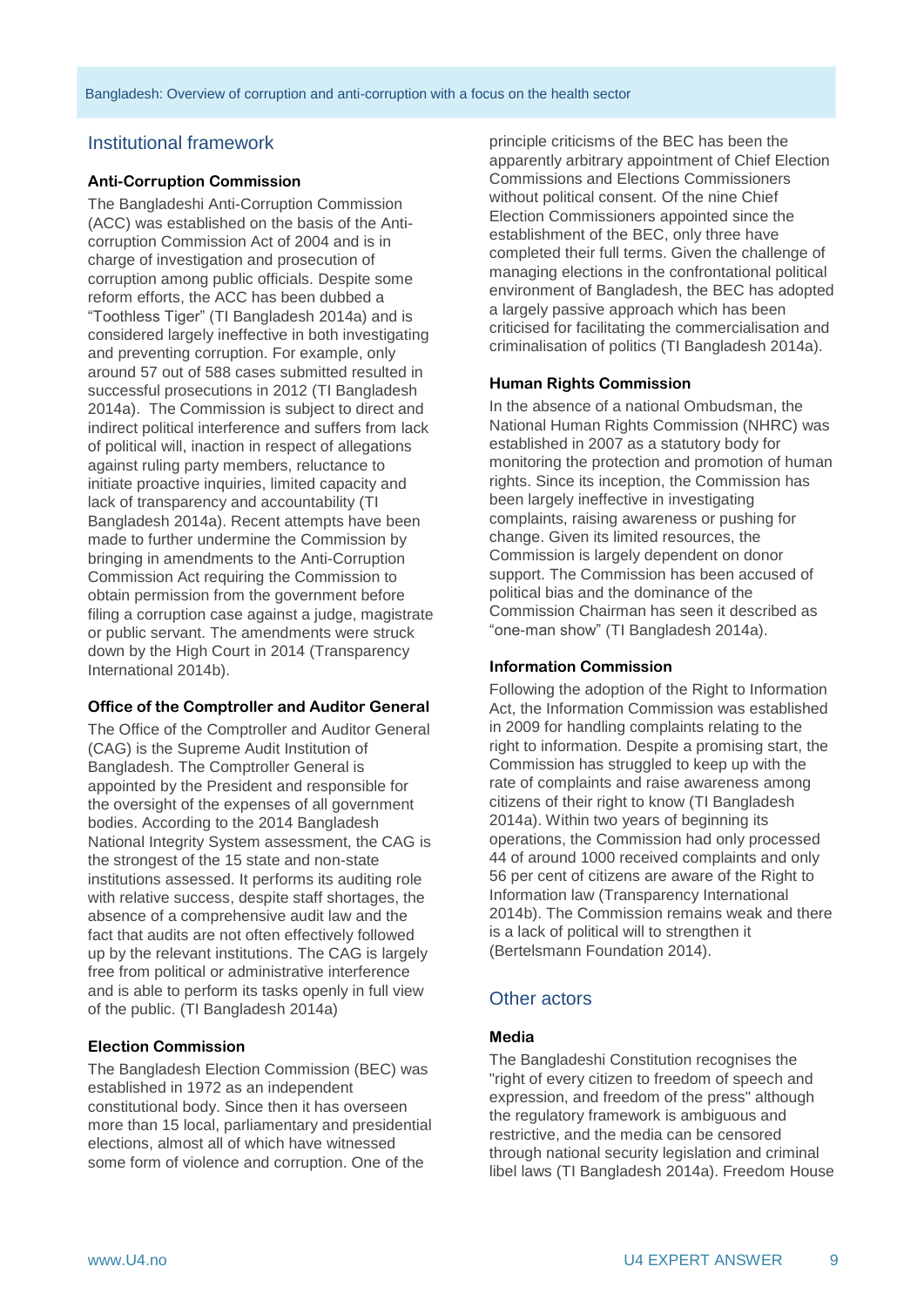classifies Bangladesh's Media as "partly free" with a relatively open media environment despite increasing censorship of online and social media, and some physical threats against journalists (Freedom House 2014).

Although the media is described as diverse and vibrant (Bertelsmann Foundation 2014), with more open debates and insightful analysis, selfcensorship is not uncommon for fear of backlash by the government and political parties (TI Bangladesh 2014a). The media has also become increasingly politicised. Reports are often biased and self-serving in favour of certain political parties or business interests (TI Bangladesh 2014a).

#### **Civil Society**

Bangladesh has a strong tradition of civil society associations that are recognised for the promotion of good governance and democratic principles (TI Bangladesh 2014a). There are approximately up to 250,000 registered CSOs in the country, although fewer than 50,000 organisations are thought to be active (ICNPL 2015)

The right of association and assembly was restored in 2008, after being suspended during the interim government, and is guaranteed by law. According to the Constitution, the right of assembly is "subject to any reasonable restrictions imposed by law". In practice, the independence of CSOs is weakened through political interference including the introduction of restrictive legal or administrative measures, control of CSO resources, threats of harassment and physical torture of CSO personnel (TI Bangladesh 2014a). At the same time, the polarised political environment in affects certain sections of the civil society sector, which some CSOs aligned with the ruling party and others with the opposition (ICNPL 2015).

# 4. References

Amundsen, I. 2014. ["Pay Up and Off You Go!"](https://books.google.de/books?id=cS1jAgAAQBAJ&pg=PA140&lpg=PA140&dq=%27Pay+Up+and+Off+You+Go!%27+Buying+Political+Positions+in+Bangladesh&source=bl&ots=hk64emaftV&sig=omR7eGKtPomp_xUlpc5wo721PHM&hl=en&sa=X&ei=3rQSVeaVKOvcywO3ioCoAQ&ved=0CC0Q6AEwAg#v=onepage&q&f=true) Buying [Political Positions](https://books.google.de/books?id=cS1jAgAAQBAJ&pg=PA140&lpg=PA140&dq=%27Pay+Up+and+Off+You+Go!%27+Buying+Political+Positions+in+Bangladesh&source=bl&ots=hk64emaftV&sig=omR7eGKtPomp_xUlpc5wo721PHM&hl=en&sa=X&ei=3rQSVeaVKOvcywO3ioCoAQ&ved=0CC0Q6AEwAg#v=onepage&q&f=true) in Bangladesh.

Ara, F. 2008. [Key Issues to Health Governance in](http://www.google.de/url?sa=t&rct=j&q=&esrc=s&source=web&cd=28&cad=rja&uact=8&ved=0CE8QFjAHOBQ&url=http%3A%2F%2Fpactu.edu.np%2Fcontents%2Fproject%2Ffiles%2Fkey_issues_to_health_governance_in_bangladesh_by_fardaus_ara.doc&ei=gBMAVeP5EsKsPbbKgcAN&usg=AFQjCNGvEy3rdlGUqEW2xAsa-kq4tH4EhQ&sig2=dKRIMtoPXIoaPfSzv82Oyg&bvm=bv.87920726,d.ZWU)  [Bangladesh.](http://www.google.de/url?sa=t&rct=j&q=&esrc=s&source=web&cd=28&cad=rja&uact=8&ved=0CE8QFjAHOBQ&url=http%3A%2F%2Fpactu.edu.np%2Fcontents%2Fproject%2Ffiles%2Fkey_issues_to_health_governance_in_bangladesh_by_fardaus_ara.doc&ei=gBMAVeP5EsKsPbbKgcAN&usg=AFQjCNGvEy3rdlGUqEW2xAsa-kq4tH4EhQ&sig2=dKRIMtoPXIoaPfSzv82Oyg&bvm=bv.87920726,d.ZWU)

Bangladesh Chronicle. 2014. Twenty Health Ministry Doctors Made OSD amid Corruption Concerns. [http://www.bangladeshchronicle.net/index.php/2014/09/](http://www.bangladeshchronicle.net/index.php/2014/09/twenty-health-ministry-doctors-made-osd-amid-corruption-concerns/) [twenty-health-ministry-doctors-made-osd-amid](http://www.bangladeshchronicle.net/index.php/2014/09/twenty-health-ministry-doctors-made-osd-amid-corruption-concerns/)[corruption-concerns/](http://www.bangladeshchronicle.net/index.php/2014/09/twenty-health-ministry-doctors-made-osd-amid-corruption-concerns/)

Bank Asia. 2013. Updated Manual on Prevention of Money Laundering and Combatting Financing of Terrorism.

[http://www.bankasia](http://www.bankasia-bd.com/download/Manual_on_Prevention_of_Money_Lanudering.pdf)[bd.com/download/Manual\\_on\\_Prevention\\_of\\_Money\\_L](http://www.bankasia-bd.com/download/Manual_on_Prevention_of_Money_Lanudering.pdf) [anudering.pdf](http://www.bankasia-bd.com/download/Manual_on_Prevention_of_Money_Lanudering.pdf)

Bertelsmann Foundation. 2014. Bertelsmann Transformation Index: Bangladesh Country Report. [http://www.bti-project.org/reports/country](http://www.bti-project.org/reports/country-reports/aso/bgd/index.nc)[reports/aso/bgd/index.nc](http://www.bti-project.org/reports/country-reports/aso/bgd/index.nc)

Business Anti-Corruption Portal. 2014. Bangladesh Country Profile. [http://www.business-anti](http://www.business-anti-corruption.com/country-profiles/south-asia/bangladesh/snapshot/)[corruption.com/country-profiles/south](http://www.business-anti-corruption.com/country-profiles/south-asia/bangladesh/snapshot/)[asia/bangladesh/snapshot/](http://www.business-anti-corruption.com/country-profiles/south-asia/bangladesh/snapshot/)

Capacity Plus. 2012. [Holding Health Workers](http://www.intrahealth.org/files/media/holding-health-workers-accountable-governance-approaches-to-reducing-absenteeism/holding-health-workers-accountable-governance-approaches-reducing-absenteeism.pdf)  [Accountable: Governance Approaches to Reducing](http://www.intrahealth.org/files/media/holding-health-workers-accountable-governance-approaches-to-reducing-absenteeism/holding-health-workers-accountable-governance-approaches-reducing-absenteeism.pdf)  [Absenteeism.](http://www.intrahealth.org/files/media/holding-health-workers-accountable-governance-approaches-to-reducing-absenteeism/holding-health-workers-accountable-governance-approaches-reducing-absenteeism.pdf)

Central Intelligence Agency. 2014. World Factbook. [https://www.cia.gov/library/publications/the-world](https://www.cia.gov/library/publications/the-world-factbook/geos/bg.html)[factbook/geos/bg.html](https://www.cia.gov/library/publications/the-world-factbook/geos/bg.html)

Centre for Policy Dialogue. 2013. Bangladesh Business Environment Study 2013. [http://cpd.org.bd/wp](http://cpd.org.bd/wp-content/uploads/2013/09/GCR-Presentation-2013-9-September-final.pdf)[content/uploads/2013/09/GCR-Presentation-2013-9-](http://cpd.org.bd/wp-content/uploads/2013/09/GCR-Presentation-2013-9-September-final.pdf) [September-final.pdf](http://cpd.org.bd/wp-content/uploads/2013/09/GCR-Presentation-2013-9-September-final.pdf)

Chowdury et al. 2013. The Bangladesh Paradox: Exceptional Health Achievement despite Economic Poverty.

[http://www.thelancet.com/journals/lancet/article/PIIS014](http://www.thelancet.com/journals/lancet/article/PIIS0140-6736%2813%2962148-0/abstract) [0-6736%2813%2962148-0/abstract](http://www.thelancet.com/journals/lancet/article/PIIS0140-6736%2813%2962148-0/abstract)

Freedom House. 2014. Freedom of the Press 2014. [https://freedomhouse.org/report-types/freedom](https://freedomhouse.org/report-types/freedom-press#.VRWkH2NkWPE)[press#.VRWkH2NkWPE](https://freedomhouse.org/report-types/freedom-press#.VRWkH2NkWPE)

Freedom House. 2015. Freedom in the World 2015. [https://freedomhouse.org/report-types/freedom](https://freedomhouse.org/report-types/freedom-world#.VRQPhnZwbvU)[world#.VRQPhnZwbvU](https://freedomhouse.org/report-types/freedom-world#.VRQPhnZwbvU)

Get the Deal Through (GTDT). 2012. Anti-Corruption Regulations – Bangladesh.

[http://www.millerchevalier.com/portalresource/lookup/po](http://www.millerchevalier.com/portalresource/lookup/poid/Z1tOl9NPl0LTYnMQZ56TfzcRVPMQiLsSwW3Cm83!/document.name=/United%20States%20AC12.pdf) [id/Z1tOl9NPl0LTYnMQZ56TfzcRVPMQiLsSwW3Cm83!](http://www.millerchevalier.com/portalresource/lookup/poid/Z1tOl9NPl0LTYnMQZ56TfzcRVPMQiLsSwW3Cm83!/document.name=/United%20States%20AC12.pdf) [/document.name=/United%20States%20AC12.pdf](http://www.millerchevalier.com/portalresource/lookup/poid/Z1tOl9NPl0LTYnMQZ56TfzcRVPMQiLsSwW3Cm83!/document.name=/United%20States%20AC12.pdf)

Gomes, W. 2013. Reason and Responsibility: The Rana Plaza Collapse, Open Security. [https://www.opendemocracy.net/opensecurity/william](https://www.opendemocracy.net/opensecurity/william-gomes/reason-and-responsibility-rana-plaza-collapse)[gomes/reason-and-responsibility-rana-plaza-collapse](https://www.opendemocracy.net/opensecurity/william-gomes/reason-and-responsibility-rana-plaza-collapse)